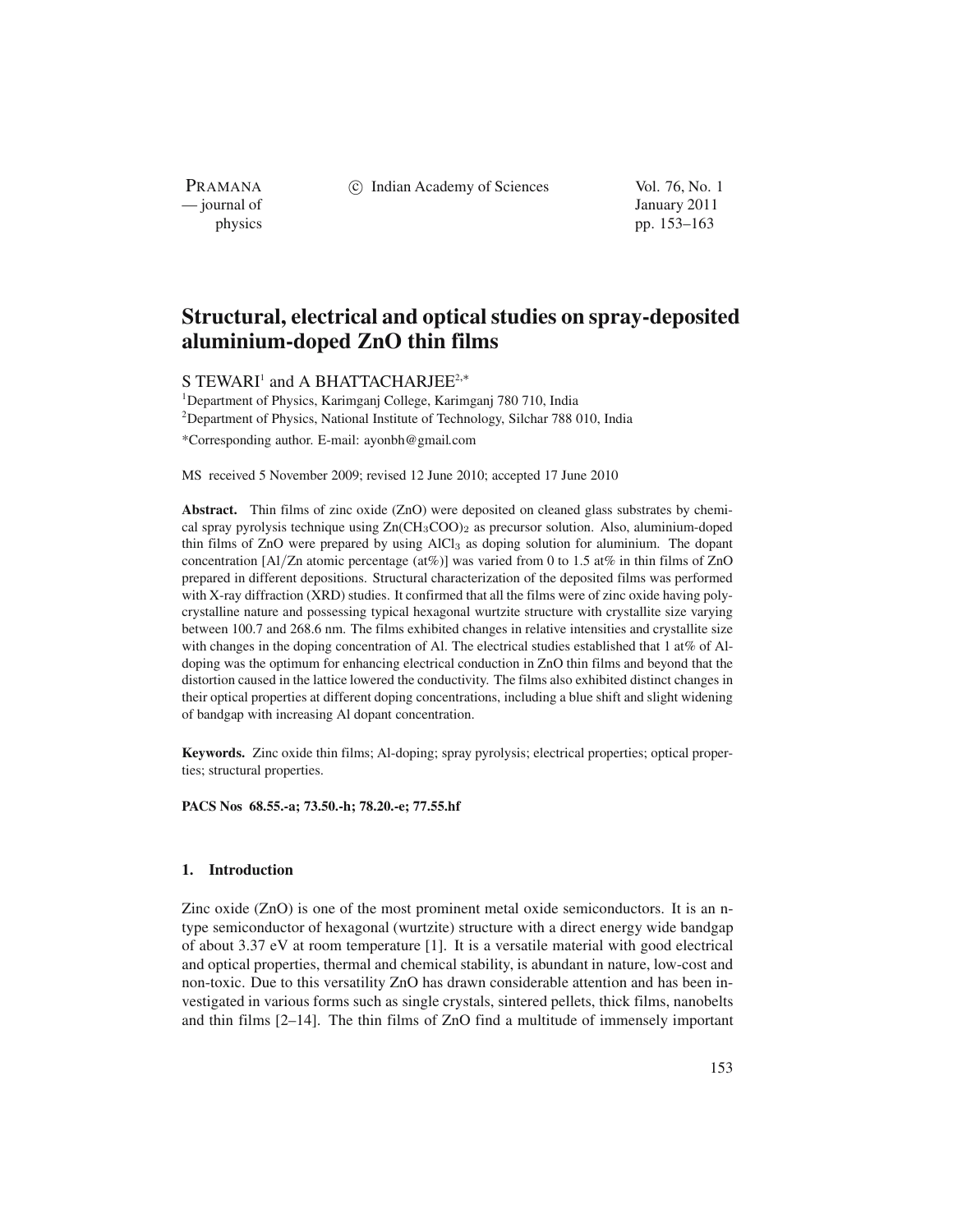## *S Tewari and A Bhattacharjee*

applications in electronic and optoelectronic devices such as transparent conductors, solar cell windows, gas sensors, surface acoustic wave (SAW) devices, heat mirrors etc. [2–10]. It is also being considered as a potential candidate in the new frontiers of research like spintronics [11].

The performance and efficiency of thin film-based devices are determined strongly by the structural, electrical and optical properties of the component films. A study of these properties and their dependence on the film characteristics is very important as it helps in optimizing film parameters for better device applications. Further, the electrical and optical properties of the thin films are determined by the process parameters during film growth such as flow-rate, substrate temperature, concentration of the solution etc., as well as by the presence of impurities and defects in the films. For transparent conducting oxide (TCO) thin films like ZnO, it is always desired to improve the electrical conduction without affecting its excellent optical properties. Also, on doping the properties of ZnO thin films have shown some interesting features; e.g. Mn-doped ZnO thin films behave as diluted magnetic semiconductors and has promising potential in spintronics [11,12]. As such, it is very important to optimize the process parameters of film growth and doping levels to have a desired enhanced device performance. Al is chosen as dopant material because of its easy and abundant availability and also, because it enhances the gas-sensing properties of the ZnO thin films, which has immensely important industrial and domestic applications for detecting hazardous gases, including LPG [13,14].

#### **2. Experimental prcedure**

The films of ZnO were deposited on glass substrates by chemical spray pyrolysis technique. It is a very simple and relatively cost-effective method for preparing films of any desired composition under controlled conditions, involving the spraying of a solution containing a soluble salt of the cation of interest onto a heated substrate. The details of film deposition has been reported elsewhere [15,16]. In the present investigation the ZnO thin films were deposited on properly cleaned glass substrates, all having 2.5 cm  $\times$ 1 cm dimension. The precursor solution used was of 0.1 M concentration of high purity zinc acetate dehydrate (Merck, India) prepared in distilled water. Aluminium chloride (Merck, India) was used as the source of dopant. The dopant concentration of aluminium (Al/Zn at%) was varied from 0 to 1.5 at% in different depositions. All the undoped and Al-doped ZnO thin films of three different doping concentrations were prepared separately in different depositions under the same parametric conditions, as given in table 1.

The detailed description of the spray system is given in [15]. During optimization of the process parameters for preparing ZnO thin films, the substrate temperature was found to be the most important parameter influencing the film properties. To obtain goodquality ZnO thin films, suitable for gas-sensing studies, the optimized value of substrate temperature was found to be  $410°C$ , which we have reported previously [16]. In the present investigation the substrate temperature was therefore kept at a constant value of  $(410 \pm 10)$ °C. Film thickness was determined by the weight-difference method using an electronic high-precision balance (Citizen, Model: CY 204) and was confirmed again using Tollensky's interference method. All the film thicknesses were found to be in the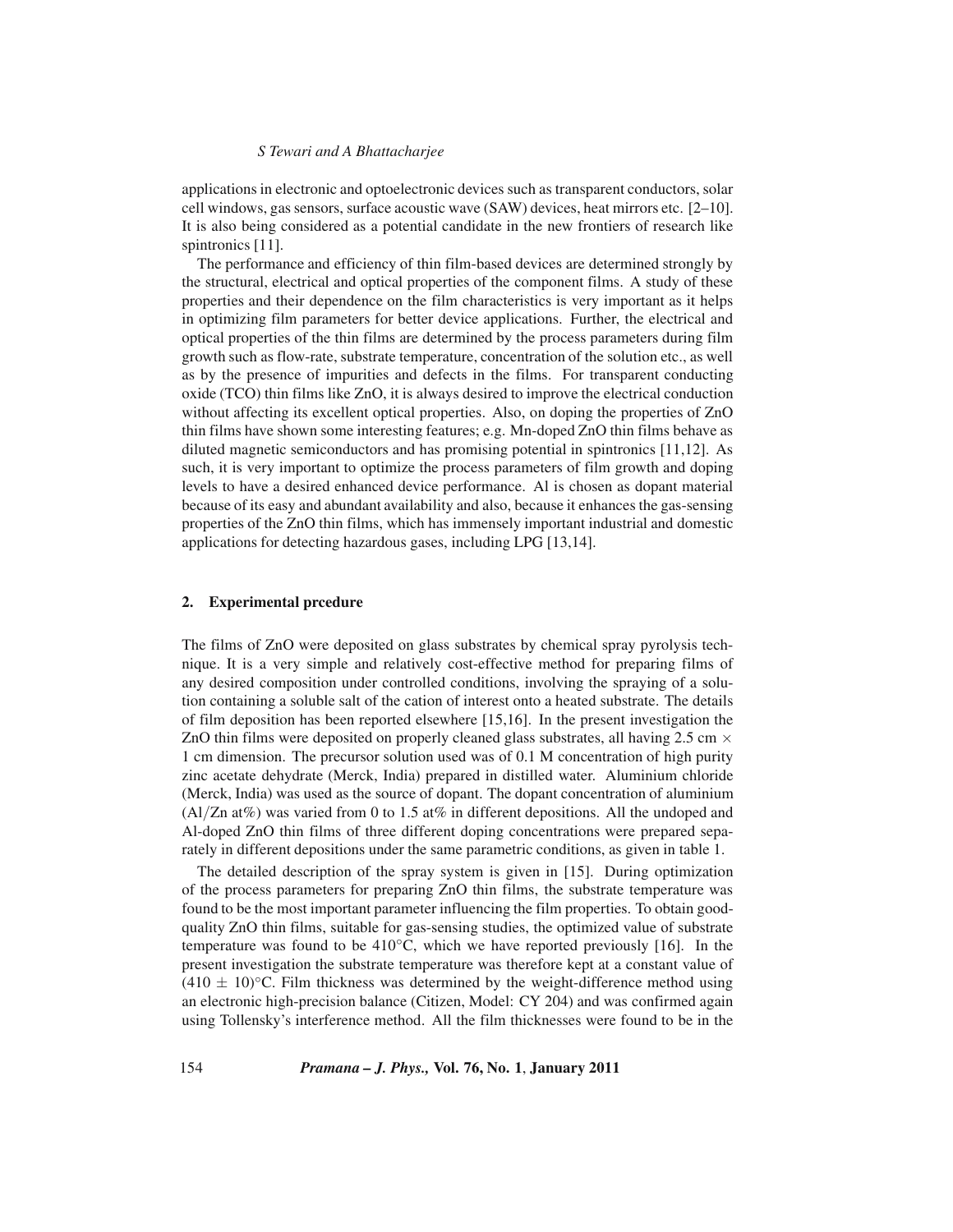| Table 1. Spray parameters for film deposition. |  |  |  |
|------------------------------------------------|--|--|--|
|------------------------------------------------|--|--|--|

| Spray parameter                        | Value                  |
|----------------------------------------|------------------------|
| Concentration of zinc acetate solution | 0.1 <sub>M</sub>       |
| Nozzle–substrate distance              | $50 \text{ cm}$        |
| Solution flow rate                     | $5 \text{ ml/min}$     |
| Gas pressure                           | $3 \text{ kg/cm}^2$    |
| Substrate temperature                  | $410 \pm 10^{\circ}$ C |

range 250–310 nm. The temperature was monitored during the entire deposition process using a pre-calibrated chromel-alumel thermocouple with the help of Motwane digital multimeter (Model: 545)

The structural characterization of the films was performed using grazing incidence Xray diffraction (GIXRD) analysis for phase identification using PANalytical X'Pert Pro X-ray Diffractometer with Cu-K $\alpha$  radiation ( $\lambda = 1.5418$  Å) X-ray source at 40 kV and 30 mA in the scanning angle (2 $\theta$ ) from 30 $\degree$  to 70 $\degree$  with a scan speed of 0.001 $\degree$ /s.

For electrical characterization, high conducting silver paste was used to make ohmic contacts on both ends of the ZnO thin films. The contacts were properly heated and allowed to dry. The films were mounted on a two-probe assembly kept inside a silica tube which was inserted coaxially inside a tubular furnace. The temperature of the film was varied from room temperature ( $20\degree$ C) to 400 $\degree$ C in steps and allowed to equilibrate for some time at intervals of  $10\degree$ C. At each stable temperature, the electrical resistivity of the film was obtained from the resistance measurements performed using a Keithley System Electrometer (Model: 6514)

The optical transmission spectra for undoped and Al-doped ZnO thin films were obtained in the ultraviolet (UV)/visible/near-infrared (NIR) region from 200 to 1100 nm using Perkin Elmer UV-VIS spectrophotometer (Model: Lambda 35). The measurements were carried out in the wavelength scanning mode for normal incidence at room temperature using an uncoated glass slide as reference.

## **3. Results and discussion**

#### 3.1 *Structural studies*

Figure 1 shows the X-ray diffraction (XRD) patterns of the undoped and Al-doped ZnO films. Using X'Pert High Score software, the observed XRD pattern is found to match with the ICDD Reference Pattern: zinc oxide, 01-070-8072. It is observed that all the films are polycrystalline in nature, possessing hexagonal wurtzite structure. No phase corresponding to aluminium or other aluminium compounds was observed in the GIXRD patterns. The most prominent peak observed in the undoped film corresponded to (1 0 1) plane. Other peaks corresponding to  $(100)$ ,  $(002)$ ,  $(102)$ ,  $(103)$ ,  $(112)$ ,  $(104)$  etc.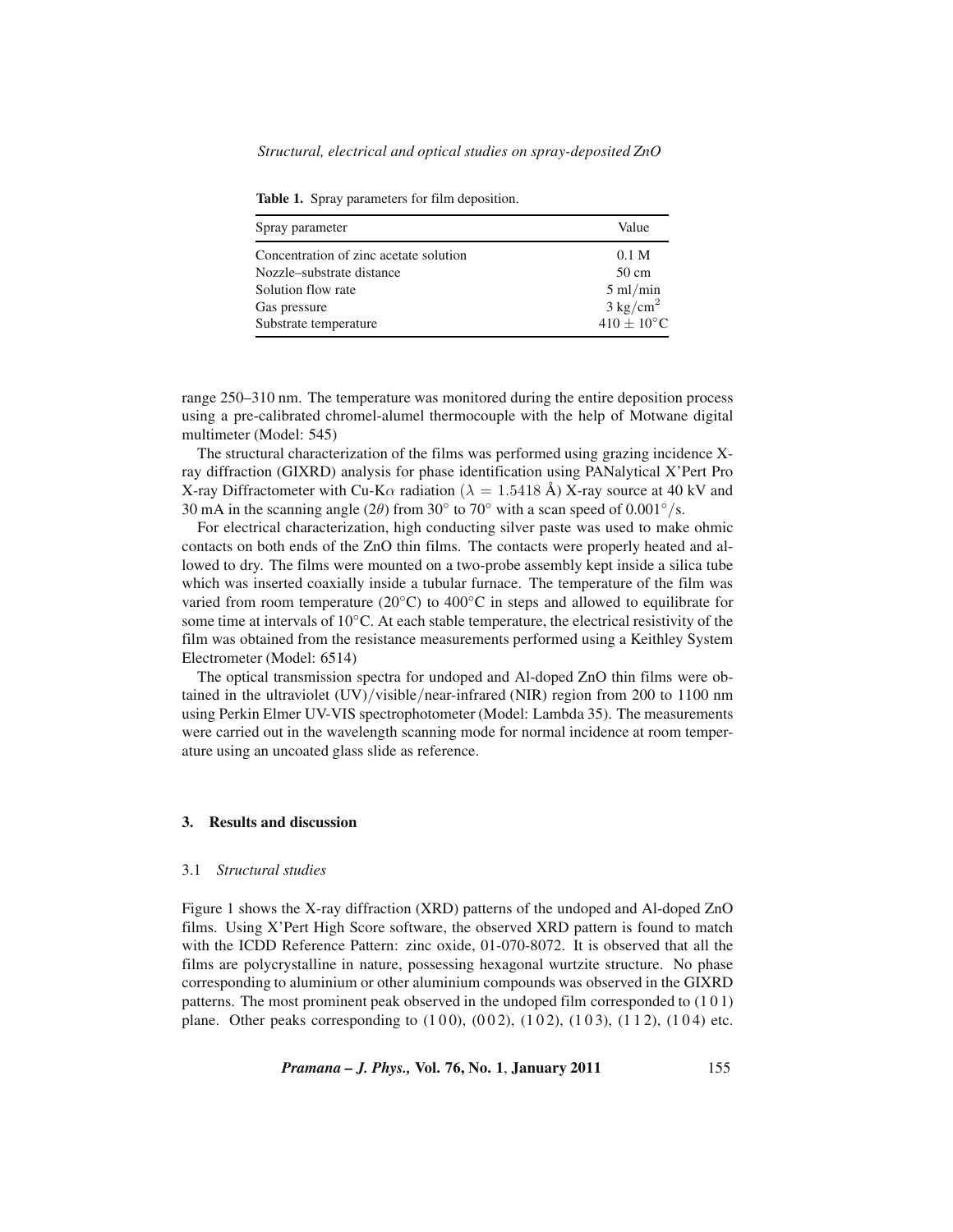#### *S Tewari and A Bhattacharjee*



**Figure 1.** GIXRD pattern of ZnO thin films: (**a**) Undoped ZnO thin films, (**b**) 0.5 at% Al-doped ZnO thin films, (**c**) 1 at% Al-doped ZnO thin films and (**d**) 1.5 at% Al-doped ZnO thin films.

were observed with low relative intensities with  $(100)$  being the lowest. On doping the ZnO films by 0.5 at% Al, the intensity of the peaks corresponding to  $(100)$ ,  $(002)$  and  $(112)$  improved, however, the most intense peak corresponded to  $(002)$  plane. Other peaks corresponding to  $(101)$ ,  $(102)$ ,  $(103)$  and  $(104)$  planes were also present with relatively lower intensities.

On further increase of Al-dopant concentration, the intensity of the peak corresponding to  $(1\ 0\ 1)$  reflection plane keeps on improving and again became most intense for 1 at% Al in this study. With increasing Al-dopant concentration, the positions of the measured peaks do not change significantly but the intensity of  $(002)$  and  $(112)$  peaks improve drastically in 0.5 at% and 1 at%, however it decreases slightly after that. However, the intensity of the peak (100) increases slowly throughout with increase in doping concentration. Similar results of change in preferential orientation had earlier been reported for Zr-doped ZnO films prepared by sol-gel method and Ga-doped ZnO films prepared by spray pyrolysis [17,18].

The crystallite size  $D$  is calculated using the Scherrer formula [19]

$$
D = \frac{k\lambda}{\beta \cos \theta},\tag{1}
$$

where k is a constant and in our case  $k = 0.9$ ,  $\lambda$  is the wavelength of the incident X-ray  $(\lambda = 1.5418 \text{ Å})$ ,  $\beta$  is the corrected FWHM for instrumental broadening of the maximum intensity peak and  $\theta$  is the angle at which the maximum peak occurs.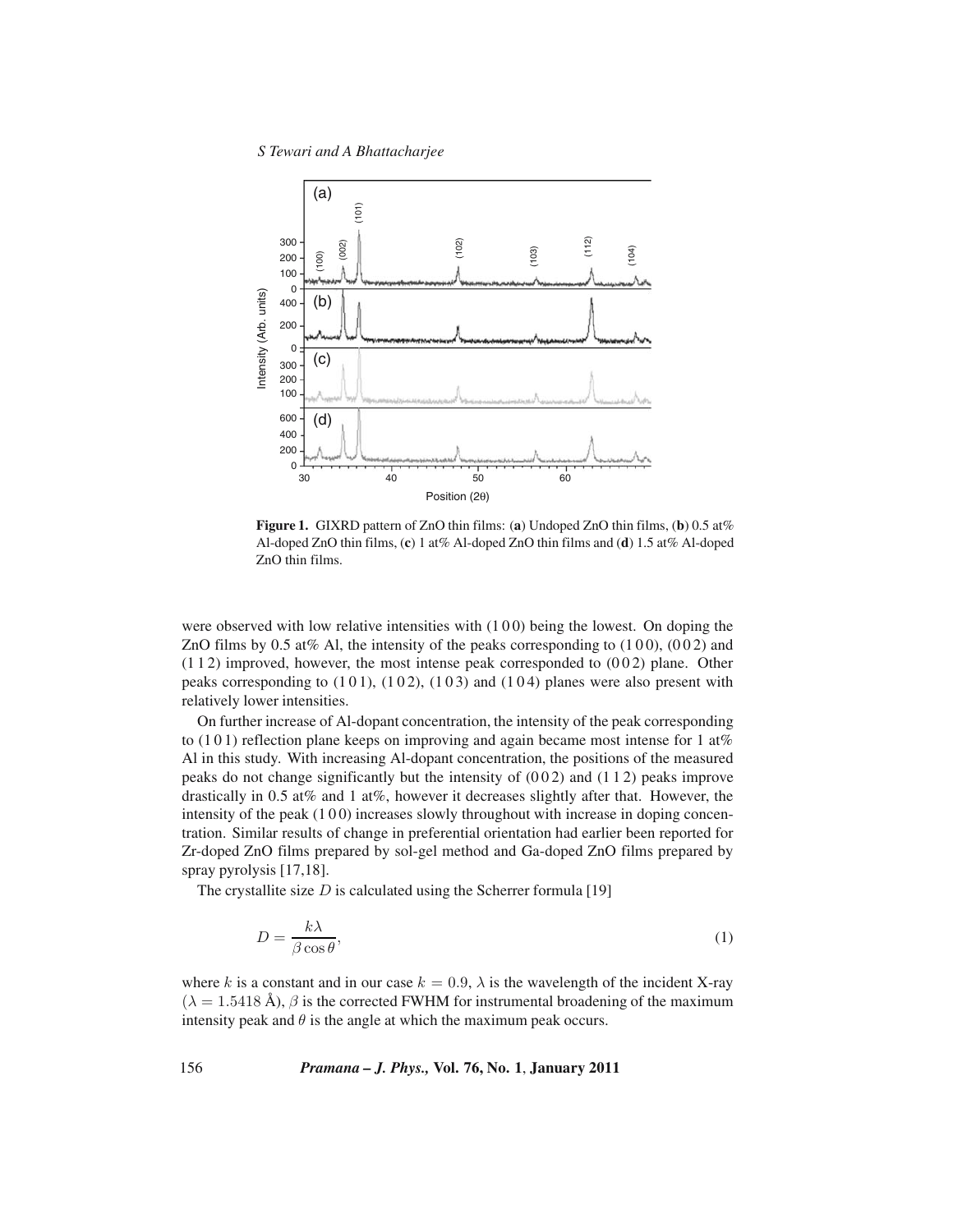### *Structural, electrical and optical studies on spray-deposited ZnO*

The crystallite size of ZnO calculated for the most prominent peak with Al-dopant concentration is shown in table 2. It is observed that compared to undoped ZnO film, the crystallite size in the Al-doped films decreases. This is attributed to the replacement of relatively bigger  $\text{Zn}^{2+}$  ions by the relatively smaller  $\text{Al}^{3+}$  ions during the formation of the Al-doped ZnO films. As the radius of  $Al^{3+}$  ion is smaller than that of  $Zn^{2+}$  ion  $(r_{\rm A1}^{3+} = 0.054$  nm and  $r_{\rm Zn}^{2+} = 0.074$  nm), it leads to a decrease in the lattice constants,<br>which in turn is responsible for the changes in the crystallite size. The minimum crystallite which in turn is responsible for the changes in the crystallite size. The minimum crystallite size of 103 nm is found for 0.5 at% Al-doped film. However, it is observed that the crystallite size in the doped films does not vary in any regular pattern with Al-dopant concentration, which is attributed to the lattice disorder produced in the films at higher dopant concentration due to difference in the ionic radii of  $\text{Zn}^{2+}$  and  $\text{Al}^{3+}$ .

## 3.2 *Electrical studies*

The variation of the resistivity of the ZnO thin film with temperature for the undoped and Al-doped ZnO thin films is shown in figure 2. It is evident from figure 2 that the resistivity of ZnO films decreases due to doping with Al by 0.5 at% and 1 at% but it almost returns to its undoped behaviour when the doping level is increased to 1.5 at%. The decrease in resistivity at 0.5 at% and 1 at% Al-dopant concentration is attributed to the replacement of  $\text{Zn}^{2+}$  by  $\text{Al}^{3+}$  ions which introduces a large number of electrons in the doped films, thereby increasing the number of charge carriers. Thus, the conductivity of the film increases. However, with further increase in doping concentration at 1.5 at%, sufficient disorder is produced in the lattice due to differences in the ionic radii of  $Zn^{2+}$  and  $Al^{3+}$ . This increases the efficiency of scattering mechanism such as phonon scattering and ionized impurity scattering which, in turn, causes the increase in resistivity. Moreover, neutral defects may be created which may be more pronounced at higher Al-dopant concentrations. So they neutralize the excess of charge carriers obtained with increased doping concentration which may be responsible for the increased resistivity. Another observation is that without Al-doping the resistivity of the ZnO thin film increases with temperature ranging from 80 to  $150°C$  but the resistivity totally disappears in all the doped films.

Further, it is observed from the experiments that, the resistivity of the undoped film first increases with temperature up to about  $150\degree$ C and beyond that follows the same trend as exhibited by the doped films. All the doped films exhibit nearly the four-region behaviour

| Sample                                          | Crystallite size (nm) calculated for<br>the most prominent peak |
|-------------------------------------------------|-----------------------------------------------------------------|
| Undoped $(0 \text{ at} \% \text{ Al})$ ZnO film | 278.6                                                           |
| $0.5$ at% Al-doped ZnO film                     | 102.7                                                           |
| 1 at% Al-doped $ZnO$ film                       | 261.2                                                           |
| 1.5 at% Al-doped ZnO film                       | 206.4                                                           |

**Table 2.** Structural properties of the undoped and Al-doped films.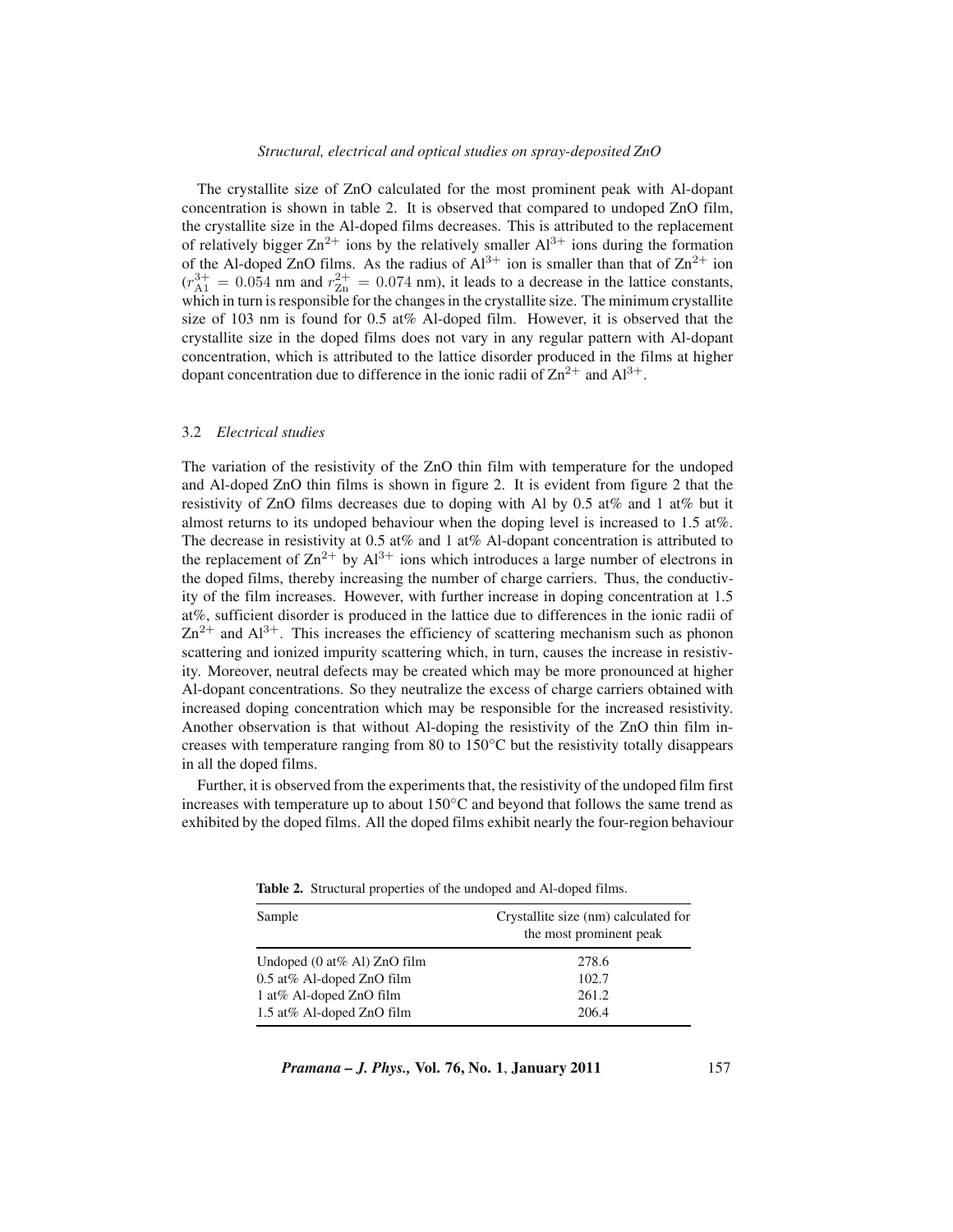*S Tewari and A Bhattacharjee*



**Figure 2.** Resistivity variance with temperature for undoped ZnO and Al-doped ZnO thin fims.

similar to that already reported [20]. However, in our study three regions are very distinctly found, with very thin third (III) region. In region I (20–225<sup>°</sup>C), the decrease in resistivity is attributed more to the thermal excitation of electrons into the conduction band. The sharp increase in resistivity in region II ( $225-325$ °C) is related to the vigorous oxygen adsorption on the film surface, causing decrease in the carrier concentration, which is consistent with the adsorption of oxygen on the surface of polycrystalline ZnO films as reported by other researchers [21,22]. At lower temperatures, the surface reactions proceed too slowly to be useful. However, as temperature increases, more number of oxygen moieties  $(O^2, O^-_2, O^-)$  are absorbed on the zinc oxide surface depending on temperature [16] temperature [16].

In region III ( $325-350\textdegree$ C), the resistivity is not much affected by the temperature change probably due to the equilibrium achieved between the two competing processes of thermal excitation of electrons and oxygen adsorption. Finally, the resistivity in region IV (350–400◦C) decreases again which is attributed to the dominant thermal excitation of electrons and desorption of oxygen species. It may also be related to the increase in carrier concentration resulting from the activation of deep donors which may have arisen due to native defects such as interstitial zinc atoms and oxygen vacancies [23].

Since thermal excitation is the main cause of increase in electrical conductivity in regions I and IV, we calculated the thermal activation energies in these regions, from the plots of ln  $\sigma$  vs. 1000/T in figure 3. The thermal activation energies are listed in table 3.

The study indicates that with Al doping the films behaves differently in different temperature ranges. In region I ( $20-225\degree C$ ), the thermal activation energy first decreases due to increase in the carrier concentrations up to 1 at% of Al doping. Beyond that the disturbances in the lattice due to increased number of Al species in Zn leads to increased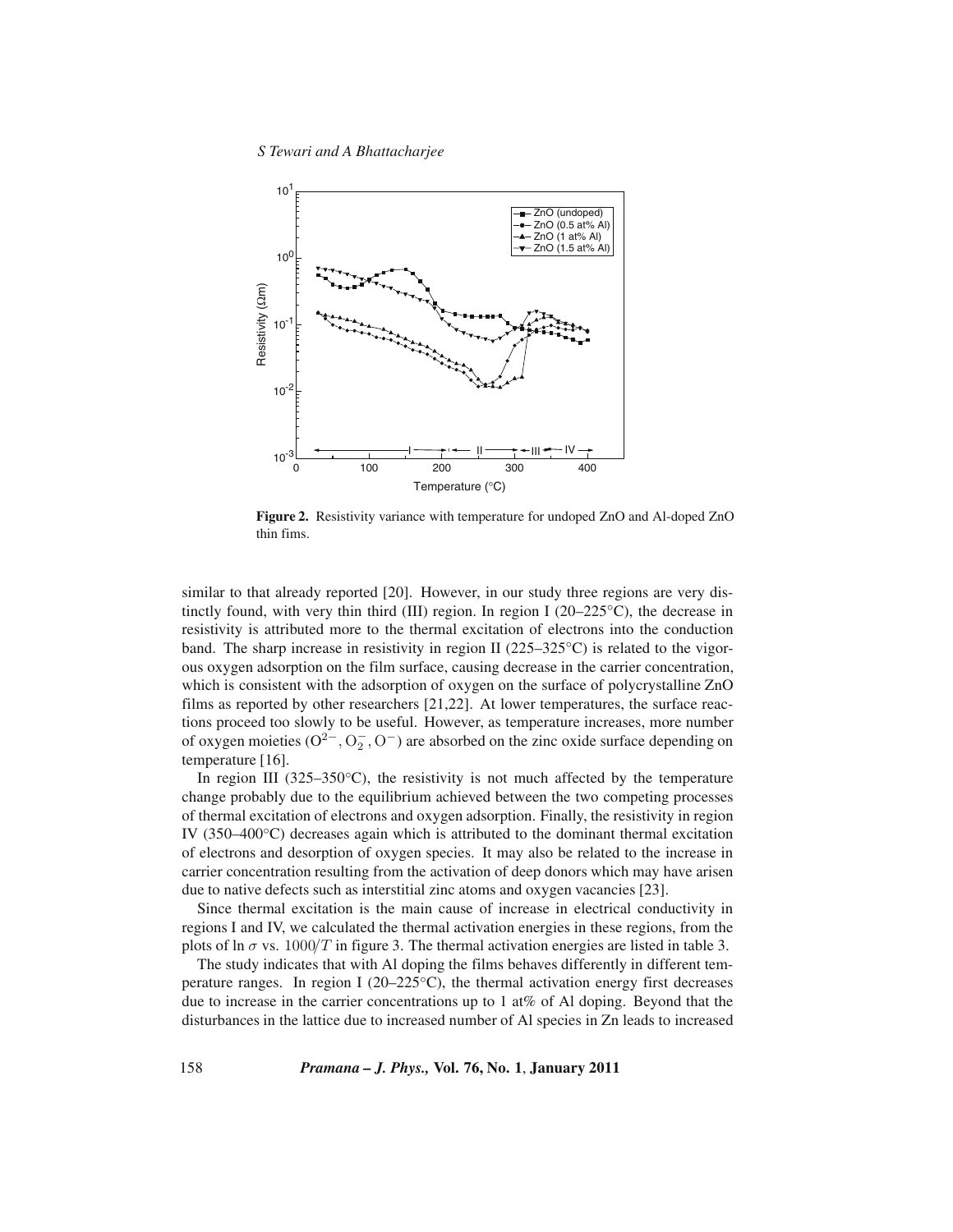*Structural, electrical and optical studies on spray-deposited ZnO*



**Figure 3.** Variation of  $\ln \sigma (\Omega^{-1} m^{-1})$  vs.  $1000/T$  (K<sup>-1</sup>).

thermal activation energy. However, in region IV ( $350-400\degree$ C), the value of the thermal activation keeps on increasing at all doping concentrations which increases the scattering phenomena such as phonon scattering and ionized impurity scattering with increased doping concentrations.

## 3.3 *Optical studies*

All the films show higher transmission for wavelengths longer than 400 nm (figure 4a). With increase in Al-doping the spectra show an increase in transmission near the fundamental absorption and in the UV region. A blue-shift of the absorption tail towards shorter wavelengths for higher Al-doping concentration and an enhanced transmission in UV region is observed in figure 4b. This blue-shift of the absorption edge of Al-doped

| films.                                    |                                                |                                                 |
|-------------------------------------------|------------------------------------------------|-------------------------------------------------|
| Sample                                    | Activation energy<br>in region I<br>$E_1$ (eV) | Activation energy<br>in region IV<br>$E_2$ (eV) |
| Undoped ZnO film                          | 0.260                                          | 0.054                                           |
| ZnO film $(0.5 \text{ at} \% \text{ Al})$ | 0.122                                          | 0.090                                           |
| ZnO film $(1 \text{ at} \% \text{ Al})$   | 0.058                                          | 0.185                                           |
| ZnO film $(1.5 \text{ at} \% \text{ Al})$ | 0.109                                          | 0.264                                           |

**Table 3.** Thermal activation energies for undoped and doped ZnO thin films.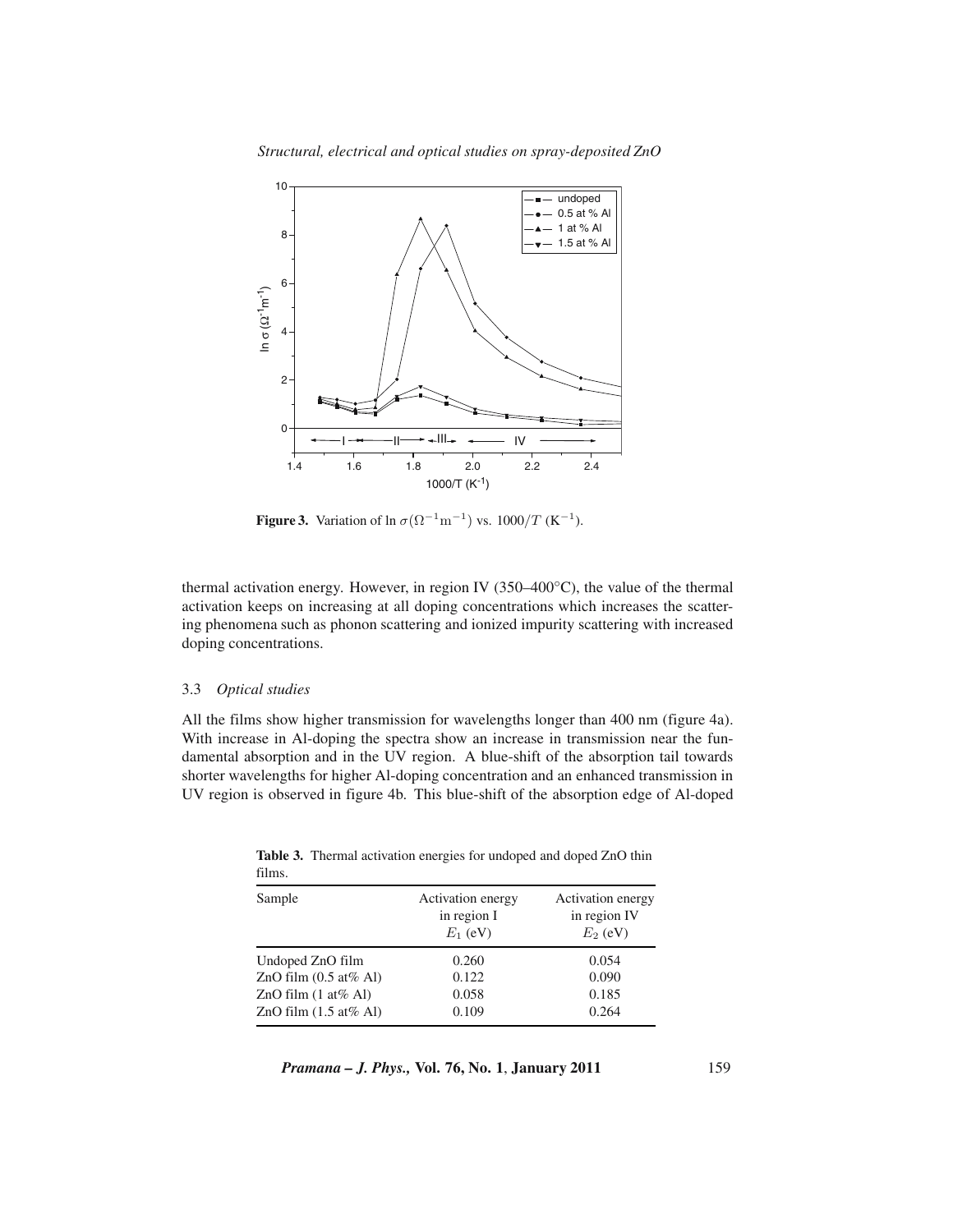*S Tewari and A Bhattacharjee*



**Figure 4.** (**a**) Transmission spectra of the undoped and Al-doped ZnO thin films for varying Al-doping concentrations. (**b**) Blue-shift observed in the absorption edge of the transmittance pattern.

nanocrystalline films is attributed to the poor crystallinity of the films and also to increase in disorder with Al doping [24]. There have been reports of this kind of blue-shift, explained in terms of Burstein–Moss effect [25,26], according to which increase of the carrier concentration due to Al doping results in a shift of the Fermi level and block some of the lowest states, thereby causing widening of the bandgap resulting in the blue-shift of the absorption tail. This widening of the bandgap is also responsible for the enhanced transmission in the UV region.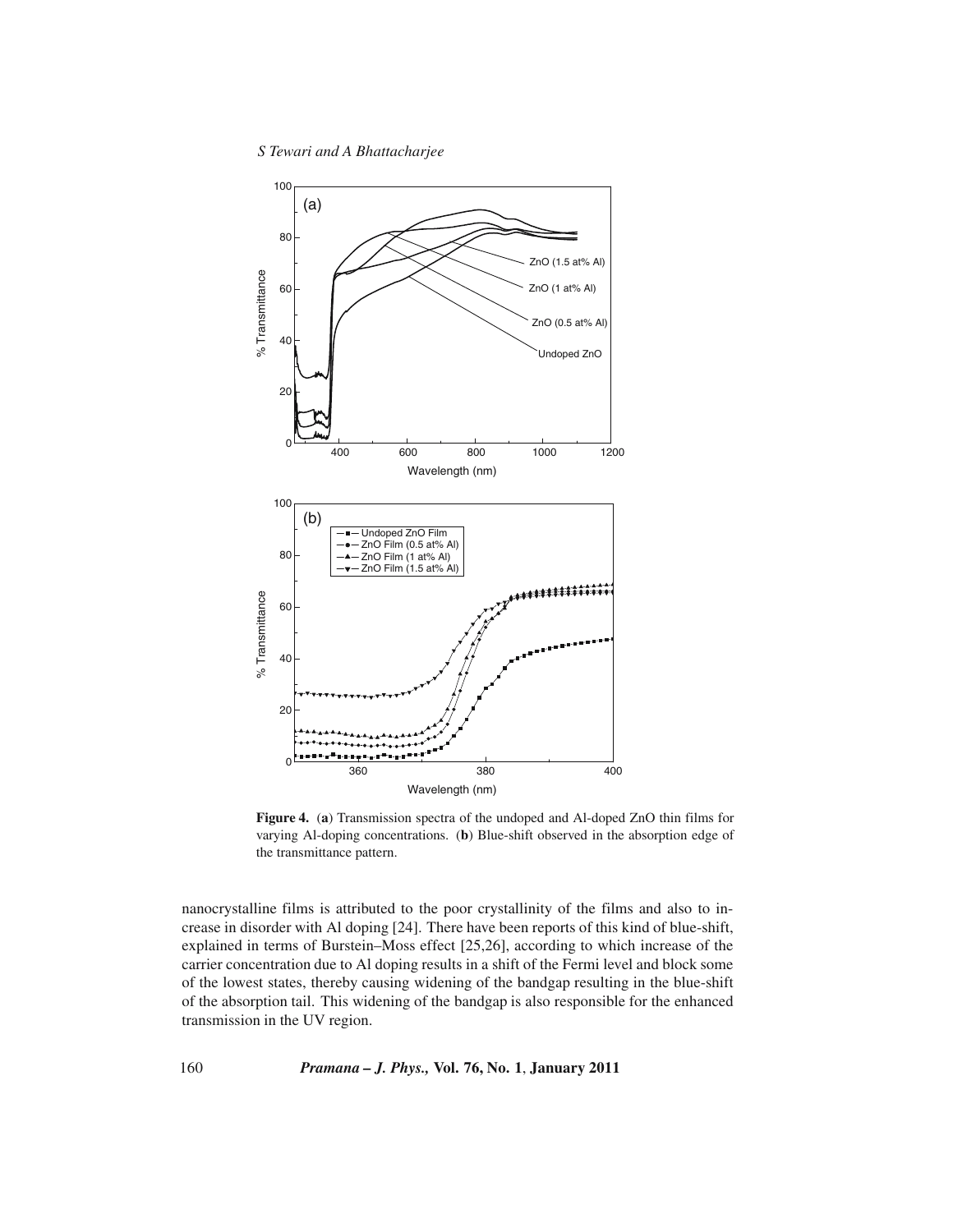### *Structural, electrical and optical studies on spray-deposited ZnO*

The absorbance spectra of the undoped and Al-doped ZnO thin films having varying thicknesses are shown in figure 5. These spectra reveal that films grown under the same parametric conditions have low absorbance in the entire range. From the absorbance data, the absorption coefficient  $\alpha$  can be calculated using Lambert law [27]

$$
\ln(I_0/I) = 2.303A = \alpha d,\tag{2}
$$

where  $I_0$  and I are the intensity of incident and transmitted light respectively, A is the optical absorbance and d is the film thickness.

The absorption coefficient  $\alpha$  was found to follow the Tauc relation [28],

$$
\alpha = [A_0(hv - E_{\rm g})^n]/hv,\tag{3}
$$

where  $A_0$  is a constant which is related to the effective masses associated with the bands and  $E<sub>g</sub>$  is the bandgap energy, hv is the photon energy,  $\alpha$  is the absorption coefficient,  $n$  is a constant which is  $1/2$  for direct bandgap material and  $n$  is 2 for indirect bandgap material. As our material was direct bandgap,

$$
\alpha = [A_0(hv - E_{\rm g})^{1/2}]/hv \tag{4}
$$

the extrapolation of straight line to  $ahv = 0$  axis gives the value of energy of bandgap.

Plots of  $(ahv)^2$  vs. the photon energy hv for films of varying doping concentrations are shown in figure 6.

Linearity of the plots indicates that the material is of direct bandgap nature. Extrapolation of linear portion of the graph to the energy axis at  $\alpha = 0$  gives the bandgap energy  $E<sub>g</sub> = 3.1$  eV for the undoped film, further it is found to get wider with increasing Al-<br>doning concentration up to 2.25 eV for 1.5 et (*d*, Al-doped ZnO thin films. This widening doping concentration up to 3.25 eV for 1.5 at% Al-doped ZnO thin films. This widening of the bandgap with doping concentration is consistent with the observation of blue-shift in the absorption tail of the transmittance spectra.



**Figure 5.** Absorbance spectra of the undoped and Al-doped ZnO thin films.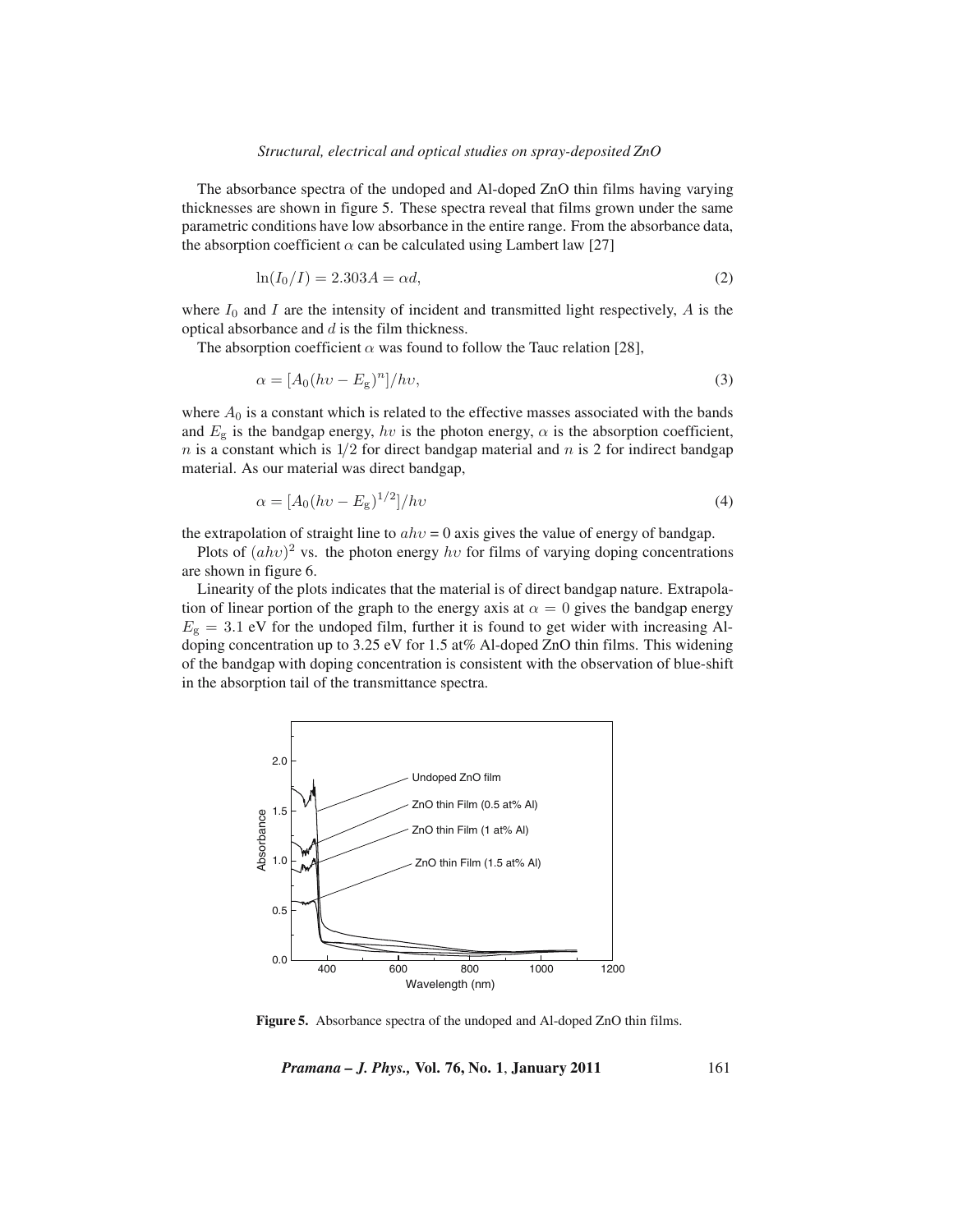*S Tewari and A Bhattacharjee*



**Figure 6.** Plots of  $(\alpha h v)^2$  vs. the photon energy hv.

# **4. Conclusion**

The electrical and structural properties of Al-doped zinc oxide thin films prepared by the chemical spray pyrolysis was studied in this paper. The structural analysis confirmed the prepared films to be ZnO. Our studies revealed that there was a slight change in crystallite size which occurred with increasing doping concentration of Al. The electrical investigation revealed that with Al-doping the conductivity of the ZnO film initially improved upto 1 at% of Al-doping concentration, but beyond that it decreased with Al-doping (1.5 at%). The optical observations on the films indicate a blue-shift in the absorption edge, improved emission in the UV region and a widening of the bandgap with increasing Al-dopant concentration.

# **References**

- [1] A Mang, K Reimann and St Rubenacke, *Solid State Commun.* **94**, 251 (1995)
- [2] K L Chopra, S Major and D R Pandya, *Thin Solid Films* **102**, 1 (1983)
- [3] K Elmer, *J. Phys. D: Appl. Phys.* **33**, R17 (2000)
- [4] M Krunks and E Mellikov, *Thin Solid Films* **270**, 33 (1995)
- [5] J A Aranovich, D Golmaya, A L Fahrenbruch and R H Bube, *J. Appl. Phys.* **51**, 4260 (1980)
- [6] P P Sahay, *J. Mater. Sci.* **40**, 4383 (2005)
- [7] H Nanto, T Minami and S Takata, *J. Appl. Phys.* **60**, 482 (1986)
- [8] K Arshak, I Gaiden, *Mater. Sci. Engg.* **B118**, 44 (2005)
- [9] Y Nakanishi, A Miyake, H Kominami, T Aoki, Y Hatanaka and G Shimaoka, *Appl. Surf. Sci.* **142**, 233 (1999)
- [10] R Ghosh, S Fujihara and D Basak, *J. Electron. Mater.* **35**, 9, 1728 (2006)